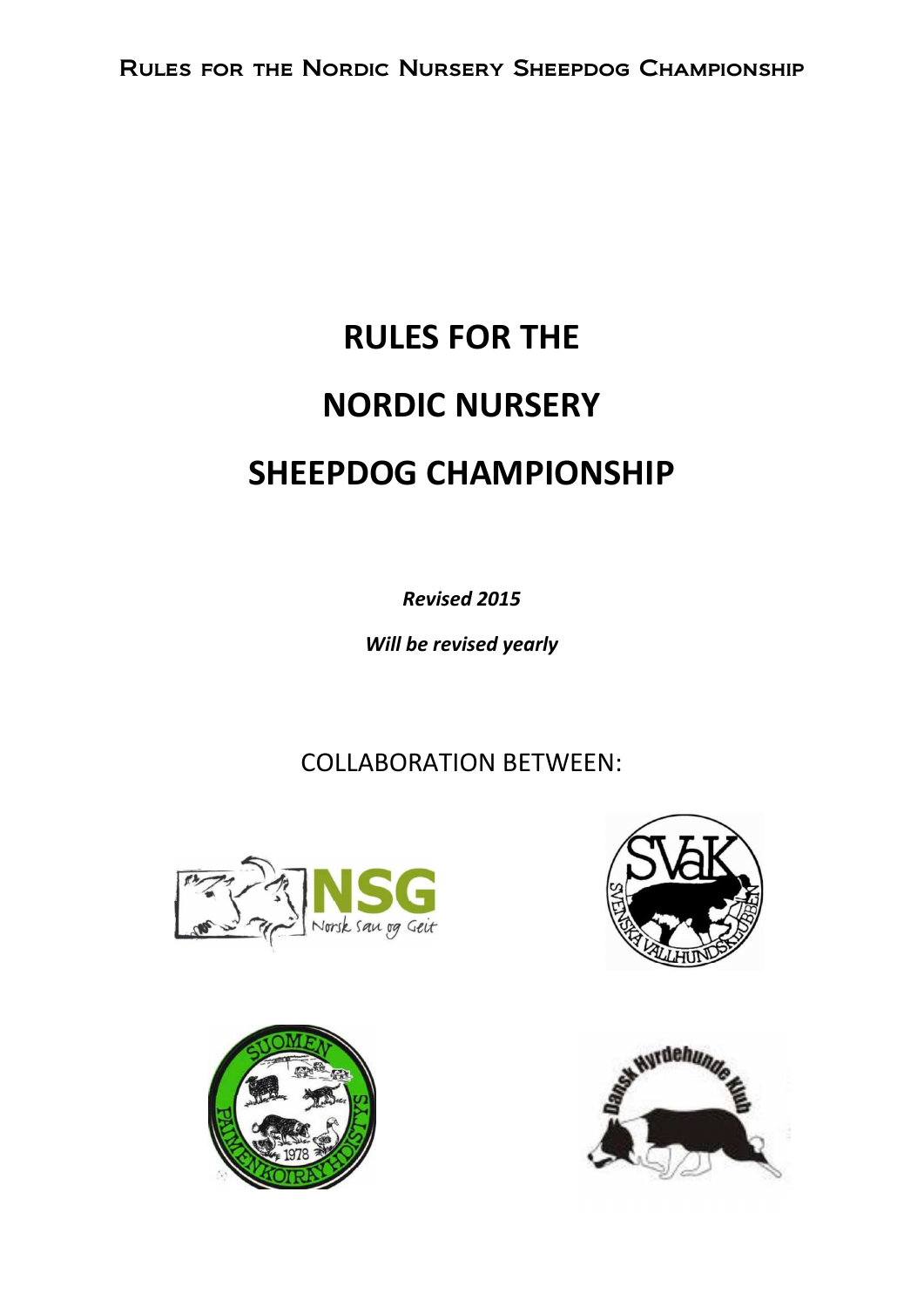# Rules for the Nordic Nursery Sheepdog Championship

These rules was revised in 2015 by Dansk Hyrdehunde Klub (Denmark); Norsk Sau og Geit (Norway): Svenska Vallhundsklubben (Sweden);

Changes 2015:

ISDS Rules for Trials:

http://www.isds.org.uk/trials/rules-for-trials/

Løten, 26.02.2015

Published by Norsk Sau og Geit © 2015

A huge amount og this document is based on the

International Sheep Dog Society "Rules for trials" (Revised 2014)

Norsk Sau og Geit avdeling Gjeterhund, Postboks 104, 1431 Ås, Norge

Arne Loftsgarden and Lena M. Persson

Leder Gjeterhundrådet TF ordförande

Norsk Sau og Geit Svenska Vallhundsklubben

Per Kofoed

Formand Dansk HyrdehundeKlub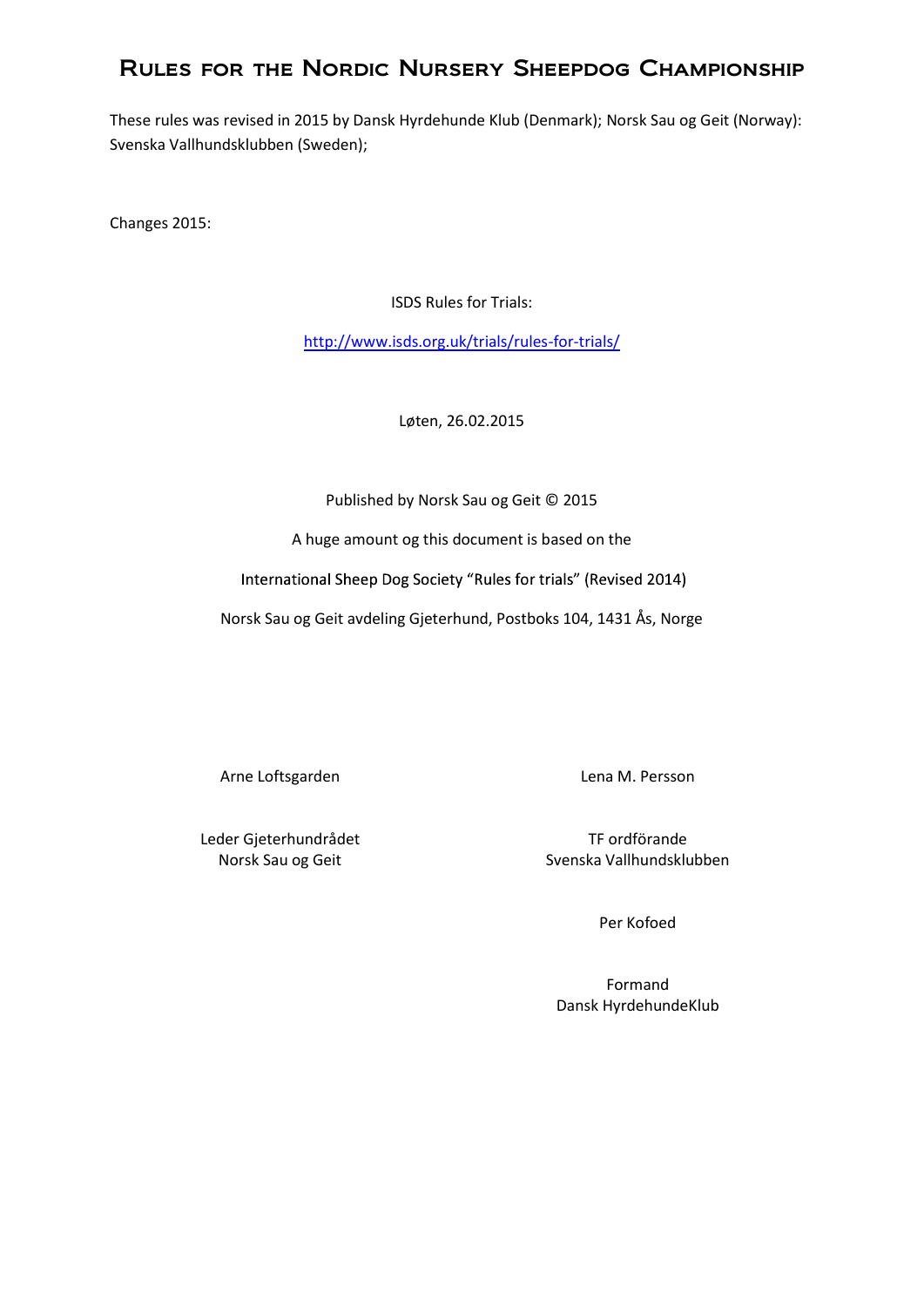# **CONTENCE**

| 1.2. Organizing Committee of the Nordic Nursery Sheepdog Championship (CNNSC) 4 |  |
|---------------------------------------------------------------------------------|--|
|                                                                                 |  |
|                                                                                 |  |
|                                                                                 |  |
|                                                                                 |  |
|                                                                                 |  |
|                                                                                 |  |
|                                                                                 |  |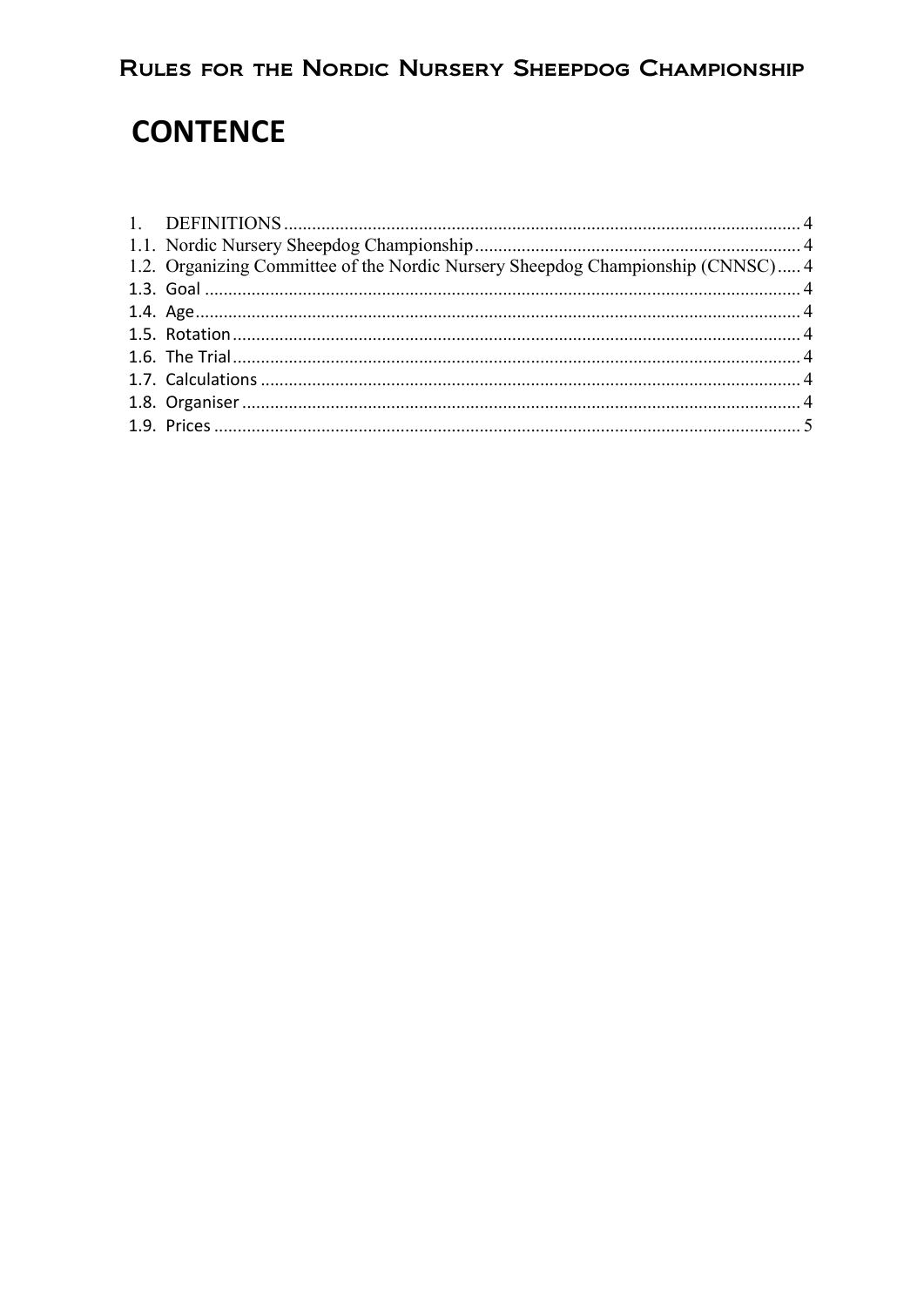# Rules for the Nordic Nursery Sheepdog Championship

## 1. DEFINITIONS

#### 1.1. Nordic Nursery Sheepdog Championship

The Nordic Nursery Sheepdog Championship (NSC) is an annual trial, organized by the CNNSC, in which National teams selected by Sheepdog Organisations from the Nordic countries can enter with a limited number of competitors.

#### 1.2. Organizing Committee of the Nordic Nursery Sheepdog Championship (CNNSC)

The organisation of the NSC is a cooperation between: Dansk Hyrdehunde Klub (Denmark); Norsk Sau og Geit (Norway): Svenska Vallhundsklubben (Sweden); Collaborating associations that can compete in the Nordic Nursery: Suomen Paimenkoirayhdistys (Finland); Føroya Seydahundafelag (Faroe Islands)

#### 1.3. Goal

The goal with the Nordic Nursery Sheepdog Championship is to promote young dogs.

#### 1.4. Age

A dog can enter the NNSC until the day they are 3 years of age.

#### 1.5. Rotation

The NNSC will rotate between Norway, Sweden and Denmark.

#### 1.6. The Trial

- a) The organiser shall try to have even conditions and prepare the sheep well. The trial is for young dogs, and this should be taken into consideration when organizing.
- b) There should be marked sheep if possible.
- c) The trial is an open trial with shedding and single.
- d) The trial is a two day trial.
- e) Each nation can participate with a team of 10. If one country cannot enter full quota, the rest is awarded and divided by the other countries. If the number is uneven, the best country in last year's nursery is awarded first, then second and so on.
- f) The Nursery should each year be held after the 10. November

#### 1.7. Calculations

- a) Saturday and Sunday's points are added together to create the list of overall results.
- b) The winner of the Nordic Nursery Sheepdog Championship is the number one in the overall results.
- c) The best team is calculated by the average placing in each team. Each handlers place is added together then divided by the number of handlers in each team.

#### 1.8. Organiser

The organiser is responsible for prepared sheep, the field, a judge, economy and prizes for the Championship.